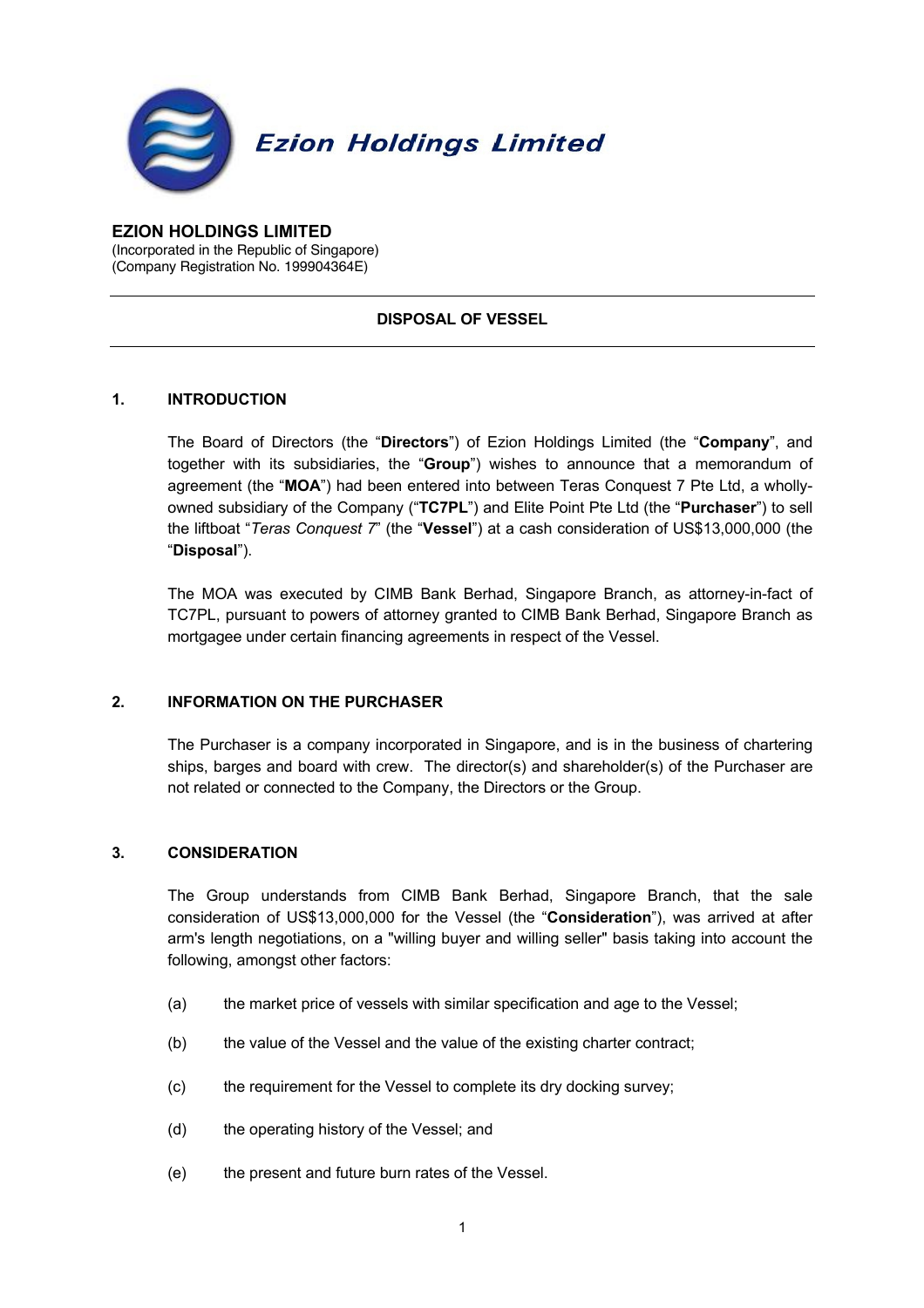## **4. SALIENT TERMS OF THE MOA**

#### **4.1. Payment of Consideration**

- (a) The Purchaser shall place a deposit of US\$650,000 (the "**Deposit**") into a bank account with an escrow agent (the "**Escrow Account**") within three (3) banking days after the date of execution of the MOA and the escrow agreement.
- (b) The Purchaser shall transfer the balance of the Consideration into the Escrow Account within seven (7) banking days after TC7PL provides the Purchaser notice of the date of which TC7PL intends to tender the notice of readiness for delivery of the Vessel.
- (c) On delivery of the Vessel, the Deposit and the balance of the Consideration (less (i) a deduction of a retention sum of US\$500,000 (the "**Retention Sum**"); and (ii) any adjustments which may be made in the event of any delay in completion of the dry docking / underwater inspection in-lieu of drydocking ("**UWILD**") , subject to a maximum of US\$600,0000) shall be transferred to TC7PL.

## **4.2. Indemnity claims**

Under the terms of the MOA, TC7PL shall indemnify the Purchaser against all consequences of claims made against the Vessel which have been incurred prior to the time of delivery for which the Vessel can be lawfully arrested after the delivery of the Vessel to the Purchaser.

The total liability of TC7PL shall not exceed the amount of the Retention Sum of US\$500,000.

## **4.3. Release of Retention Sum**

The Retention Sum (or the balance thereof) shall be released to TC7PL (a) six (6) months from the date of delivery of the Vessel under the MOA; or (b) if any claims have been made against the Vessel during the indemnity period, within seven (7) days after the issue of a final unappealable order from a court of competent jurisdiction in respect of such claims.

## **5. RATIONALE AND USE OF PROCEEDS**

The Disposal will allow the Group to immediately reduce its outstanding liabilities via the partial repayment of the secured bank loans.

The Consideration received from the Disposal will be utilised to repay the secured bank loans of the Group. The mortgages over the Vessel will be discharged pursuant to the Disposal.

## **6. FINANCIAL INFORMATION**

#### **6.1. Share capital**

The Disposal will not have any impact on the issued and paid-up share capital of the Company.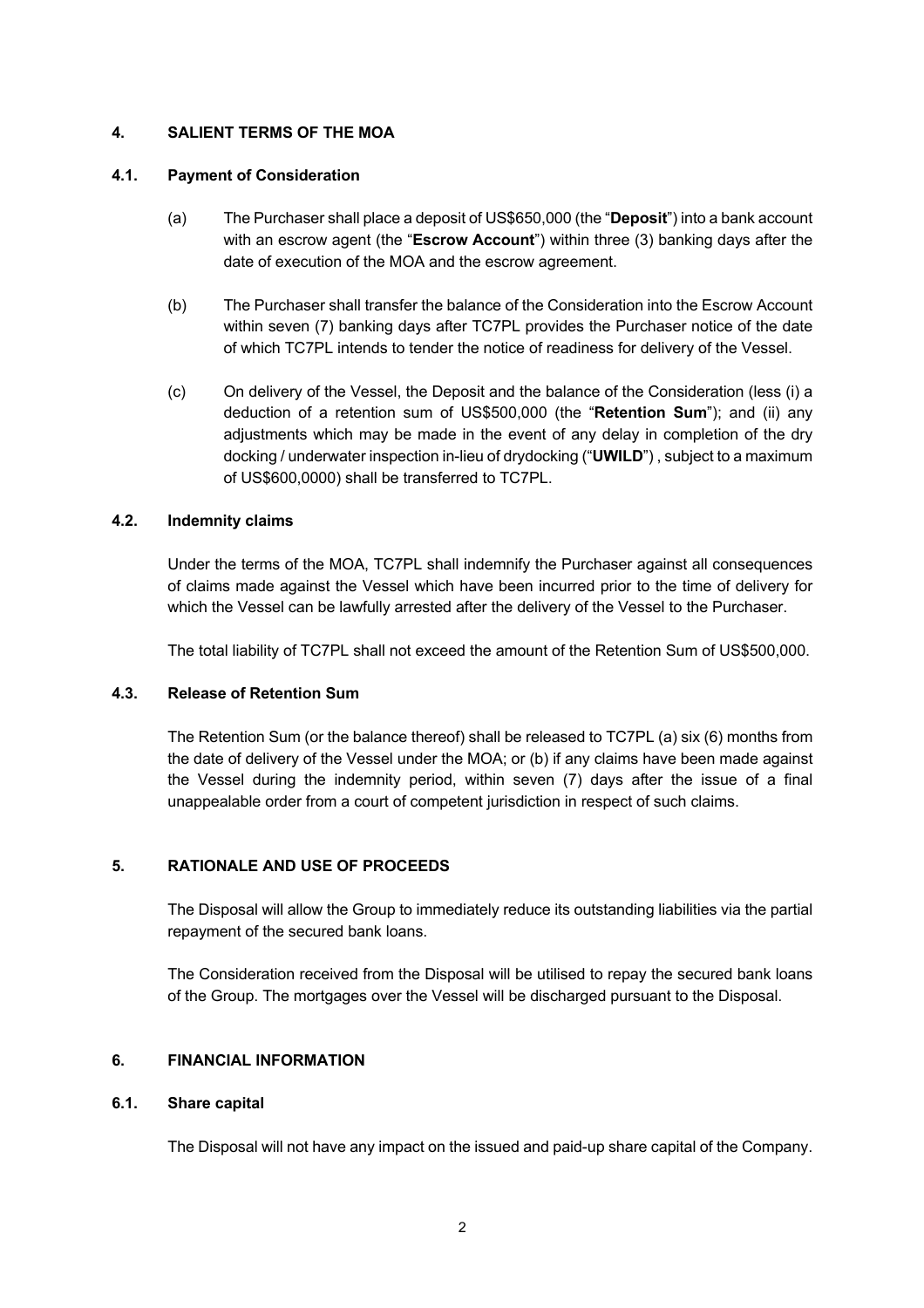#### **6.2. Net book value of the Vessel**

Based on the unaudited financial statements for the six (6) months period ended 30 September 2020 (the "**3Q2020 FS**"), the net book value of the Vessel is US\$12,300,000.

#### **6.3. Excess / deficit of the Consideration over the book value of the Vessel**

Based on the 3Q2020 FS, the excess of the Consideration over the book value of the Vessel is US\$700,000.

#### **6.4. Net losses attributable to the Vessel**

Based on the 3Q2020 FS, the net losses generated for the nine (9) months period ended 30 September 2020 by the Vessel is US\$37,233,765.

#### **6.5. Gain / loss on the Disposal**

The gain on disposal estimated to be generated from the Disposal for the nine (9) months period from 1 January 2020 to 30 September 2020 is US\$650,000, after considering expected transaction costs, including but not limited to shipbrokers fees, regulatory and compliance costs, and fees for legal documentation, and further assuming that the Consideration is received in full, no deductions are made against the Retention Sum and no adjustments are made tor delays in completion of the dry docking / UWILD.

#### **6.6. Financial effects**

## **(a) Illustrative nature of financial effects**

The financial effects of the Disposal on the net liabilities per share (the "**NL**") and losses per share (the "**LPS**") of the Group, prepared on a proforma basis on the audited consolidated financial statements for the year ended 31 December 2019 and on the assumption that the Disposal will result in the proceeds of US\$13,000,000, are set out below. The financial effects are purely for illustrative purposes only and are therefore not necessarily indicative of the actual financial position of the Group after the completion of the Disposal.

# **(b) NL**

Assuming that the Disposal had been effected on 31 December 2019, the net liabilities per share of the Group as at 31 December 2019 will increase from US\$23.27 cents to US\$23.26 cents.

## **(c) LPS**

Assuming that the Disposal had been effected on 1 January 2019, the basic earnings per share and diluted earnings per share of the Group for the year ended 31 December 2019 will increase from a loss per share of US\$16.51 cents to a loss per share of US\$16.49 cents.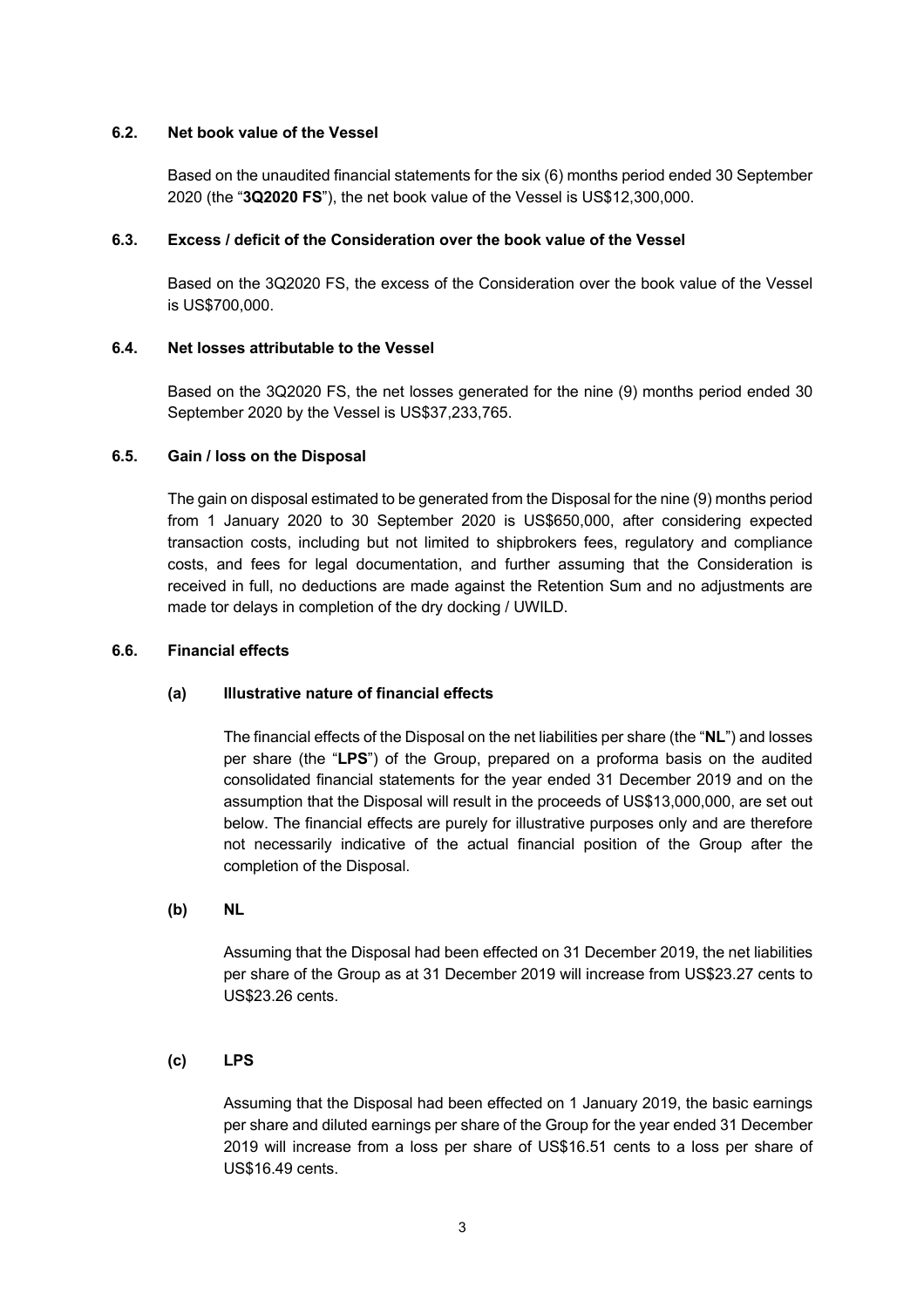## **7. LISTING RULE 1006 RELEVANT FIGURES**

The relative figures for the Disposal computed on the bases set out in Rule 1006 of the Listing Manual of the Singapore Exchange Securities Trading Limited (the "**SGX-ST**") are as follows:

| <b>Rule</b><br>1006 | <b>Bases of Calculation</b>                                                                                                                                                                                                                                                                                                 | <b>Relative Figure (%)</b> |
|---------------------|-----------------------------------------------------------------------------------------------------------------------------------------------------------------------------------------------------------------------------------------------------------------------------------------------------------------------------|----------------------------|
| (a)                 | Net asset value of the assets to be disposed of,<br>compared with the Group's net liability value.                                                                                                                                                                                                                          | $-0.92\%$ <sup>1)</sup>    |
| (b)                 | Net losses attributable to the assets disposed of,<br>compared with the Group's net loss.                                                                                                                                                                                                                                   | $8.05\%^{(2)}$             |
| (c)                 | Aggregate value of the consideration received,<br>with<br>Company's<br>compared<br>the<br>market<br>capitalization <sup>(3)</sup> based on the total number of issued<br>shares excluding treasury shares.                                                                                                                  | $11.04\%^{(4)}$            |
| (d)                 | Number of equity securities issued by the Company<br>as consideration for an acquisition, compared with<br>the number of equity securities previously in issue.                                                                                                                                                             | N.A. <sup>(5)</sup>        |
| (e)                 | The aggregate volume or amount of proved and<br>probable reserves to be disposed of, compared with<br>the aggregate of the group's proved and probable<br>reserves. This basis is applicable to a disposal of<br>mineral, oil or gas assets by a mineral, oil and gas<br>company, but not to an acquisition of such assets. | $N.A.^{(6)}$               |

#### **Notes:**

(1) Computed based on the net book value of the Vessel of US\$12,300,000 and net liabilities value of the Group of US\$1,335.5 million, as at 30 September 2020.

(2) Computed based on the net losses generated by the Vessel of US\$37,233,765 and net losses of the Group of US\$462.6 million, for the nine months period ended 30 September 2020.

(3) Computed based on the market capitalization of the Company of S\$161,258,268 (US\$117,775,539).

(4) Computed based on the Consideration to be received of US\$13,000,000.

(5) No equity securities will be issued by the Company as consideration.

(6) The Disposal is not of mineral, oil or gas assets by a mineral, oil and gas company.

# **8. INTERESTS OF DIRECTORS AND CONTROLLING SHAREHOLDERS**

Save for their respective interests arising by way of their directorships and/or shareholdings in the Company, none of the Directors, controlling shareholders or their associates have any interest, direct or indirect, in the Disposal.